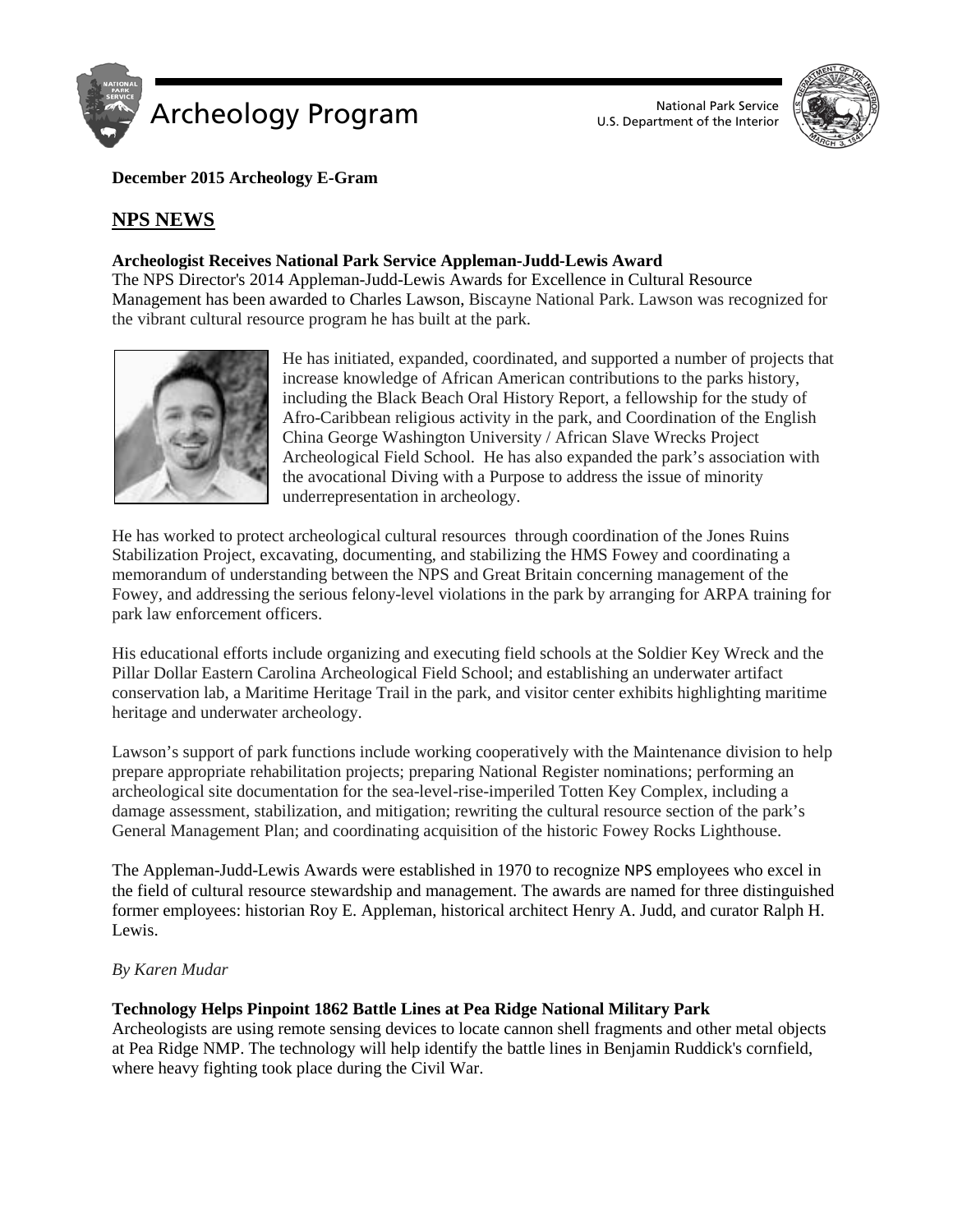The Union Army of the Southwest under Brigadier General Samuel Ryan Curtis defeated the Confederate Army of the West led by Major General Earl Van Dorn in the Battle of Pea Ridge on March 7-8, 1862, and played a pivotal role in claiming Missouri for the Union and opening Arkansas to Union occupation.

The researchers will use five different remote sensing technologies: gradiometers, electrical resistivity, electromagnetic conductivity, magnetic susceptibility and ground-penetrating radar. For the first year of the study, work will concentrate on 22.5 acres of Ruddick's field. The search will move to the Leetown area of the park for the second year of the study, then to other parts of the park. The Arkansas Archeological Survey is a partner in the study, which will continue for four years.

#### *Arkansas Democrat-Gazette*

## **Retired NPS Superintendent Pleads Guilty to Charges**

Former Effigy Mounds NM superintendent Thomas Munson appeared in court December 16, 2015, to face allegations that he stole Native American remains and concealed them for decades. U.S. Attorney Kevin Techau said his office has reached a plea agreement that calls for Munson to plead guilty to one count of embezzlement of government property. Prosecutors charged the case as a misdemeanor instead of a felony, which means the monetary value of items taken is considered less than \$1,000. Munson has agreed to pay \$108,000 in restitution for the government's cost of restoring the artifacts and to complete 100 hours of community service.

Munson, 76, has been under investigation since 2011, when he returned human remains to the museum at the park. The box contained fragments of skeletons that are believed to be 500 to 2,000 years old that were discovered in the park in the 1950s. Investigators recovered additional boxes of remains that were missing from 1990 to 2012. Munson said he took the bones and stored them in his garage.

The revelation outraged the 12 Indian tribes affiliated with the site, who were already angry at monument officials for illegally building boardwalks throughout the park. Located in the wooded hills along the Mississippi River, the park features 200 Native American burial and ceremonial mounds, some of which are shaped like animals.

The remains are currently being held as evidence, but they are expected to be returned to tribes for reburial once the case concludes. Former employee Sharon Greener said that Munson directed her to pack the bones into cardboard boxes in 1990 and that Munson drove away with them. She kept an inventory of what was taken and when she learned that the removal wasn't handled properly, she told future superintendents what had happened.

Techau said the case was an important one for his office, and that enforcing laws meant to protect the sanctity of Native American cultures and artifacts is a top priority of the Justice Department.

#### **Conservationists Push to Protect Chaco National Historical Park**

Conservationists have launched a campaign to raise awareness over oil and gas operations near Chaco Culture NHP. Paul Reed, a Chaco scholar and a preservation archeologist with Archaeology Southwest, has launched a new campaign, the Coalition to Protect the Greater Chaco Landscape. The group was spurred into greater action by the BLM Farmington Field Office's efforts to update a 12-year-old plan that manages oil and gas activity in the region. The BLM amendment will incorporate new oil and gas technologies, including horizontal drilling.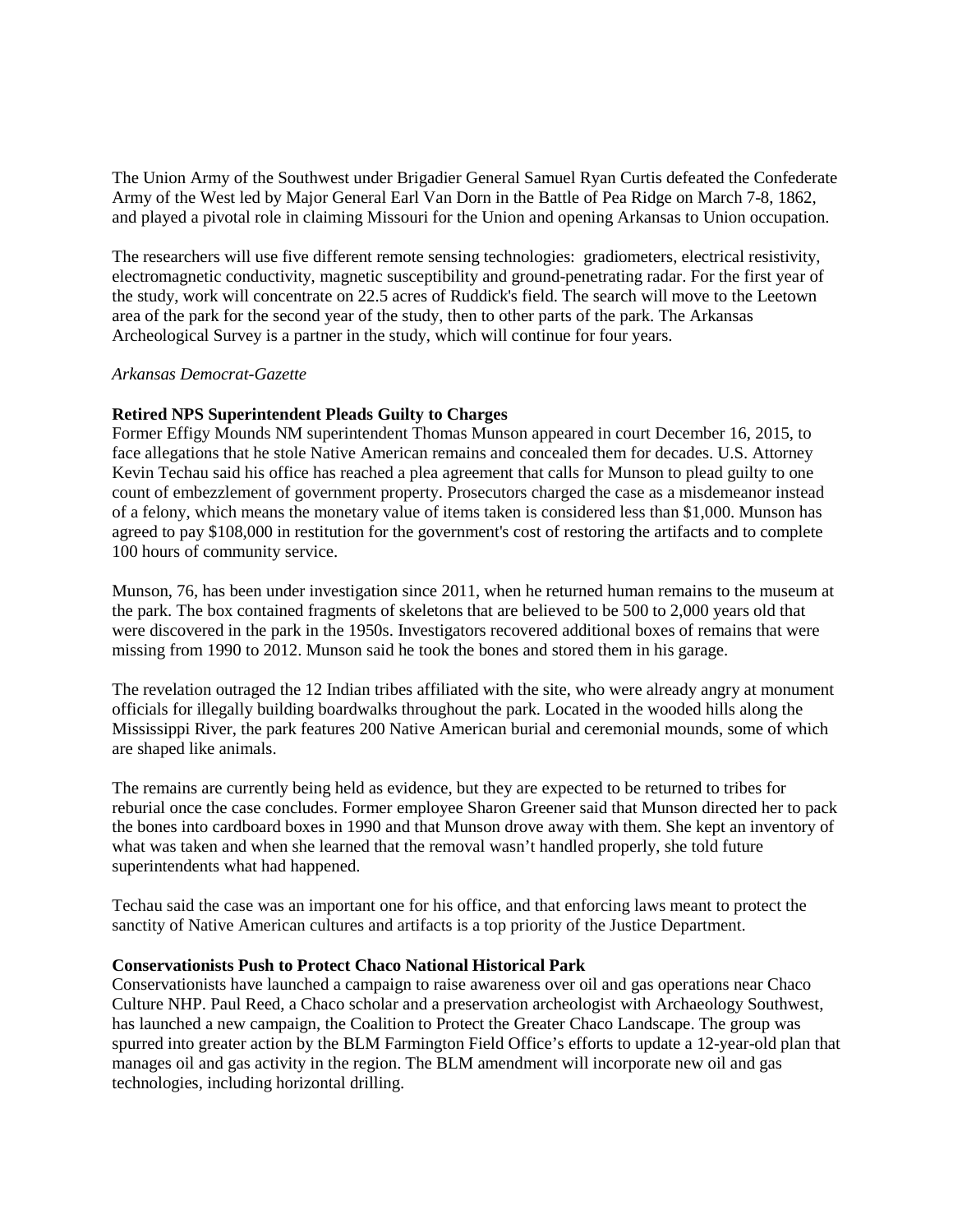In recent years, advances in technologies like horizontal drilling and multistage hydraulic fracturing have led to an uptick in oil and gas drilling into the Mancos shale a mile underground in areas near the park. One of the group's initiatives is to support the BLM's Master Leasing Plan approach to balancing divergent interests between the oil and gas industry and Chaco conservationists, and avoid costly lawsuits.

For more information, visit the conservation group's website [www.protectgreaterchaco.org](http://www.protectgreaterchaco.org/)

*From story by James Fenton, The Daily Times, Farmington, N.M.*

# **FEDERAL NEWS**

#### **Project Archaeology Investigates Migration**

BLM's Project Archaeology has received \$280,000 in funding from the Wyoming BLM to develop *Project Archaeology: Investigating Migration.* The funding for the guide came, in part, as alternative mitigation for a windfarm project in Wyoming, addressing the impacts of renewable energy development on cultural resources.



*Investigating Migration* is geared toward seventh and eighth grade students and will fit with the C3 Framework (College, Career, and Civics) in geography and technology. With the publication of *Investigating Migration*, Project Archaeology completes a curriculum that brings archeology to students from third to twelfth grades. As adults they will be equipped to appreciate and protect our nation's rich cultural heritage.

If you would like to help with the development of *Investigating Migration*, Project Archaeology is looking for volunteers to participate in a review committee. The commitments include reviewing three drafts of the curriculum and attending the Project Archaeology bi-annual conference in 2016.

**Contact:** Crystal Alegria at [calegria@montana.edu.](https://mail.google.com/mail/?view=cm&fs=1&tf=1&to=calegria@montana.edu)

#### **Utah official gets 10 Days in Jail for ATV Protest on Federal Land**

San Juan County Commissioner Phil Lyman was sentenced on December 18, 2015, to 10 days behind bars for organizing an ATV protest ride through a closed canyon. A federal judge also gave Lyman three years' probation.

A jury in May convicted Lyman on misdemeanor charges of illegal use of ATVs and conspiracy. Lyman already has been ordered to pay nearly \$96,000 in restitution. In October, U.S. District Judge David Nuffer ruled Lyman is responsible for the cost of repairs that workers made after the ride, including emergency stabilization work on soil torn up by ATVs, and 3-D laser mapping to assess the canyon's archeological sites. Defense lawyers contended Lyman stayed away from any sensitive areas on the ride, and the government's cost figures are inflated.

In May 2014, Lyman and others drove ATVs on a trail that was off-limits to vehicles in Recapture Canyon in the Four Corners region, about 300 miles southeast of Salt Lake City. The canyon cuts through ruins that are nearly 2,000 years old and home to dwellings, artifacts and burials left behind by Ancestral Puebloans hundreds of years ago.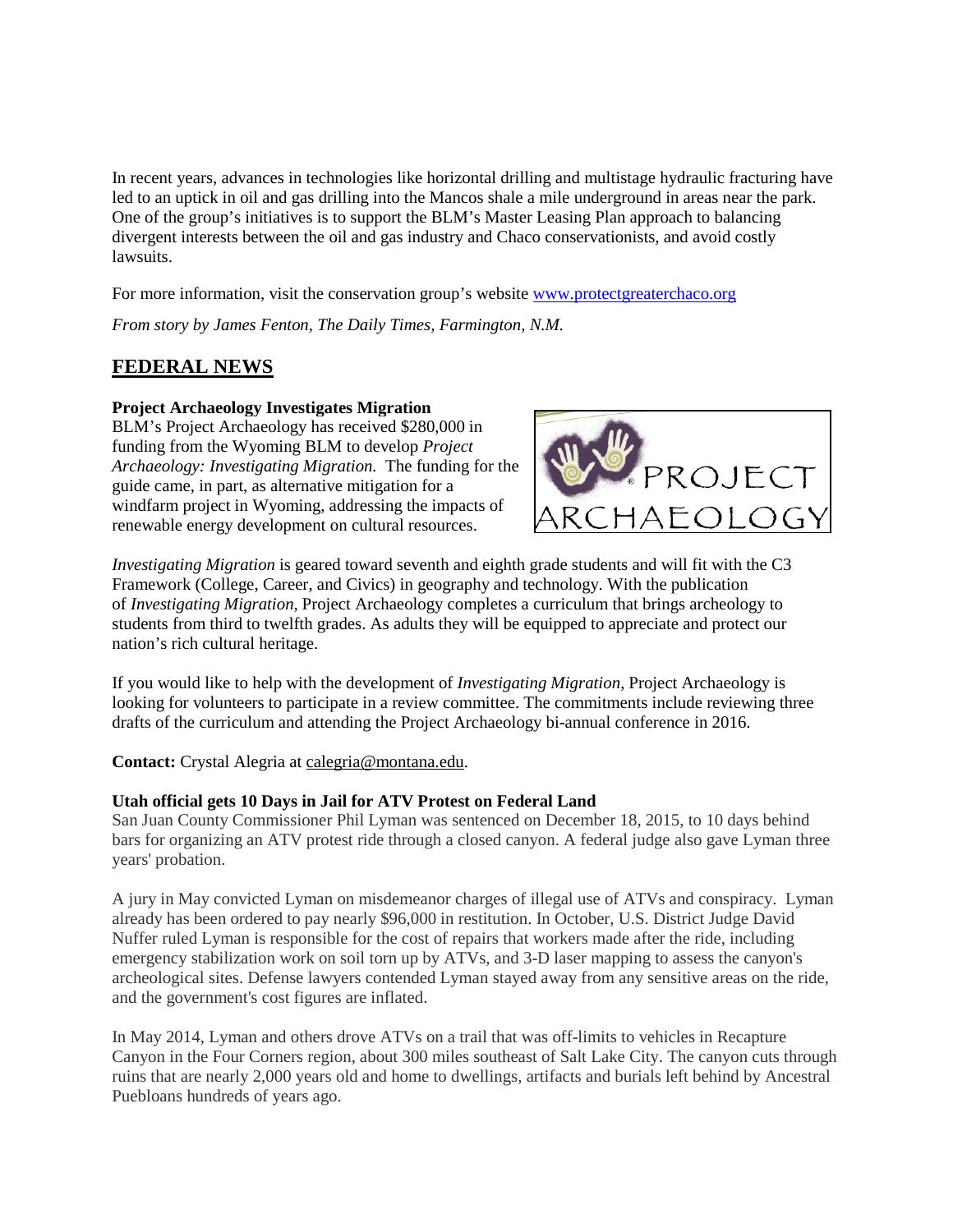## **SRI Press Announces 24 Technical Series Volumes Released as Open Access**



SRI Press, in cooperation of tDAR (the Digital Archaeological Record), is in the process of archiving and making all volumes of the Statistical Research Technical Series available. The first 24 volumes, from 1983 to 1992, are now available as free downloads from the SRI Press web site. Volumes report on surveys, data recoveries, test excavations, and overviews from Arizona and California, including the Upper Santa Ana River drainage in southern California, the San Pedro Valley of southern Arizona, and the Arizona Strip. Topics include Archaic settlement in southern Arizona, statistical analysis of Hohokam settlements in the Tucson Basin, the eating habits of the residents of the Yuma Quartermaster Depot, and the Cold War deployment of Titan Missile silos in and around Tucson, Arizona.

To download available volumes, go to [www.sripress.com](http://www.sripress.com/)

#### **Interior Secretary Discusses Repatriation of Tribal Sacred Objects with French Authorities**

Secretary of the Interior Sally Jewell met with French Minister of Justice Christiane Taubira to express the United States' concerns about tribal sacred objects and objects of cultural patrimony that are sold at French auction houses, and to seek cooperation to repatriate objects to Indian tribes. The Secretary and Minister agreed to explore ways to assist U.S. tribes seeking to repatriate their cultural property.

Secretary Jewell also met with President Catherine Chadelat of the Conseil des Ventes Volontaires, France's auctioneering association and regulator. Paris auction houses have recently held a series of auctions that included Native American sacred objects such as ceremonial masks.

At the request of tribes, the Department of the Interior has worked closely with the Department of State to engage French authorities and raise public awareness. Only certain objects are considered "not for sale" by tribes, including objects that are sacred, used for religious or healing purposes, and deeply important to tribal identity.

#### **Judge Says No Excessive Force in Artifact Looting Arrest**

A Federal judge has dismissed an excessive force lawsuit brought by the family of a Utah doctor who killed himself a day after his 2009 arrest in a multistate artifact looting investigation. James Redd's family did not prove that BLM agents violated the doctor's constitutional rights. The decision came a year after the judge dismissed four of five claims in the lawsuit.

His widow, Jeanne Redd, filed the wrongful-death lawsuit in 2011, arguing that paramilitary agents overwhelmed her husband at gunpoint and subjected him to "inhumane and unjust acts." The judge disagreed, clearing BLM Agent Dan Love of any wrongdoing. Love oversaw the execution of search warrants at the Redd house in the small community of Blanding, Utah, on June 10, 2009, capping a twoyear undercover operation in the Four Corners area of southern Utah.

James Redd, who maintained his innocence, was charged with one felony count of theft of Indian tribal property, specifically an effigy bird pendant worth \$1,000. He and his wife were arrested along with 22 others. Jeanne Redd pleaded guilty to seven charges related to the theft and sale of artifacts and was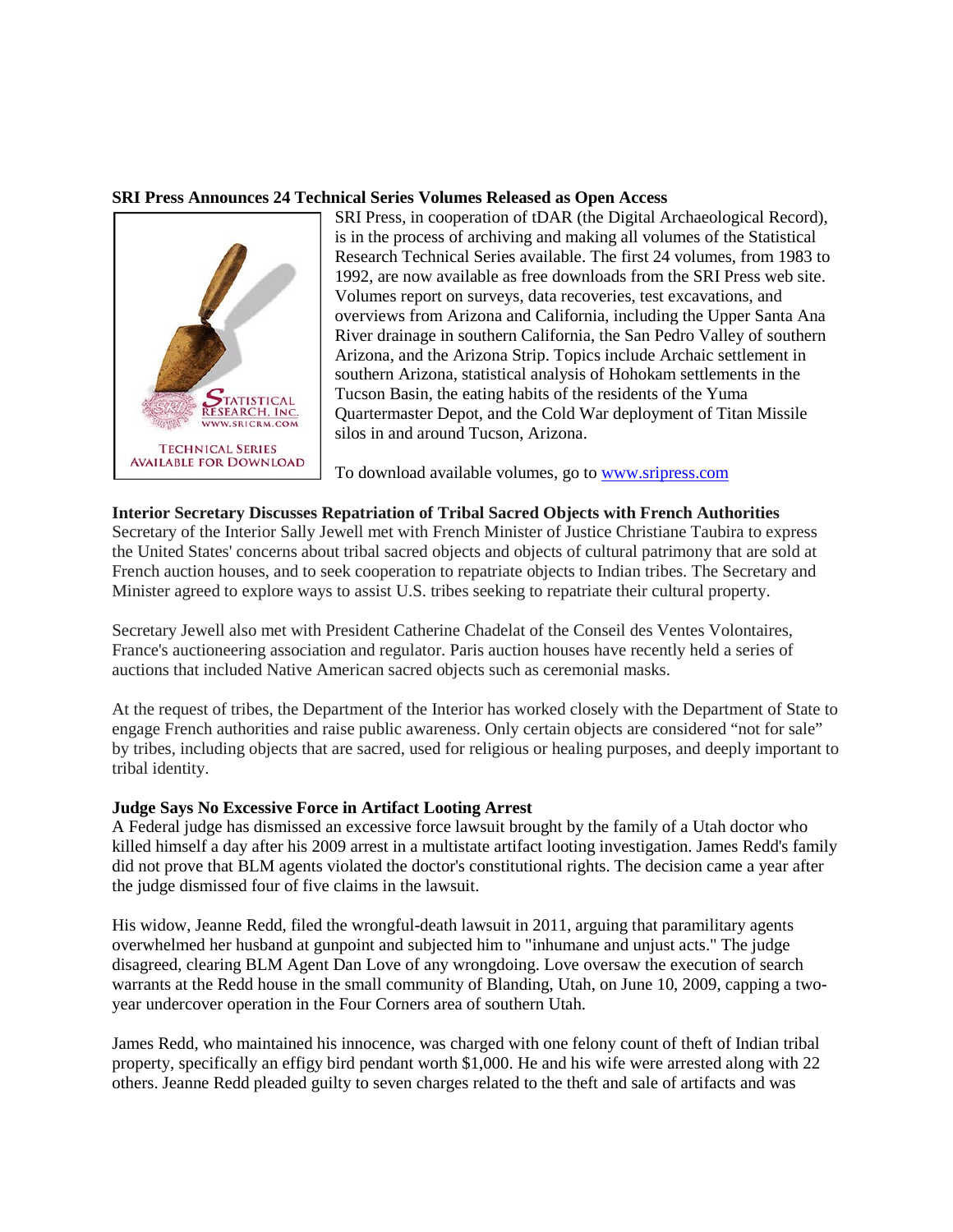sentenced to three years of probation. The judge acknowledged that there was no evidence James Redd posed a threat or was violent but said BLM agents did nothing unreasonable.

U.S. Justice Department attorneys have said authorities sent dozens of agents partly because there were 120 boxes of evidence that needed to be collected, including 800 artifacts to catalog and identify.

*Brady Mccombs, Associated Press*

# **GRANTS AND TRAINING**

#### **Archeological Resources Protection Training Program (ARPTP) Offered**

The Federal Law Enforcement Training Center (FLETC) and NPS are sponsoring the Archeological Resources Protection Training Program March 28-April 01, 2016, in Spokane, Washington. This 37-hour course provides training in all aspects of an archeological investigation and prosecution. The class culminates in a 12-hour practical exercise where law enforcement officers and archeologist work as a team to investigate and document an archeological crime scene. Attendees will gather and process physical evidence, write incident reports, executive summaries, search warrants, damage assessments, and provide testimony in a courtroom scenario. This training is open to all law enforcement officers, prosecutors, and Federal archeologists.

**Contact:** FLETC instructor Charles Louke (912) 280-5138 for course information. **Contact for NPS employees:** Wiley Golden at (912) 267-2246 for registration. Others should contact their National Academy representatives at FLETC to register.

## **Wildland Fire Resource Advisor Training Course**

This course provides participants with the foundation to serve as Resource Advisors (READs) during wildland fire incidents. READs generally work with fire managers to convey concerns about natural, cultural and wilderness resources. Objectives are to improve communication between READs and fire managers; and present the rationale for prioritizing and determining an appropriate response to resource issues, demonstrating how READs can contribute to the management of an incident and meet expectations of professional READs.

Using a scenario-based format, the course will focus on roles and responsibilities, and will provide participants with strategies and tools for evaluating specific resource concerns. Information will be presented in sufficient detail to serve as a refresher for present resource advisors and general enough to be useful for those who have never served in this capacity. Much of the information can be applied in the All-Hazard or All Risk READ environment as well.

This course (N-9042) fulfills the requirement for READ on a red card. A Red Card is not required prior to participating in this course. The local Fire Management Officer will authorize the inclusion of "READ" as a qualification on the wildland fire certification Red Card.

PARTICIPANTS: Employees that frequently serve as READs include fire managers, botanists, ecologists, biologists, hydrologists, geologists, foresters, GIS specialists and cultural resource specialists. The course is also valuable for those managing resources on public lands, but with no interest in serving as READs, to become familiar with fire management organizations and the types and formats of resource data that benefit the READ during the course of his or her duties.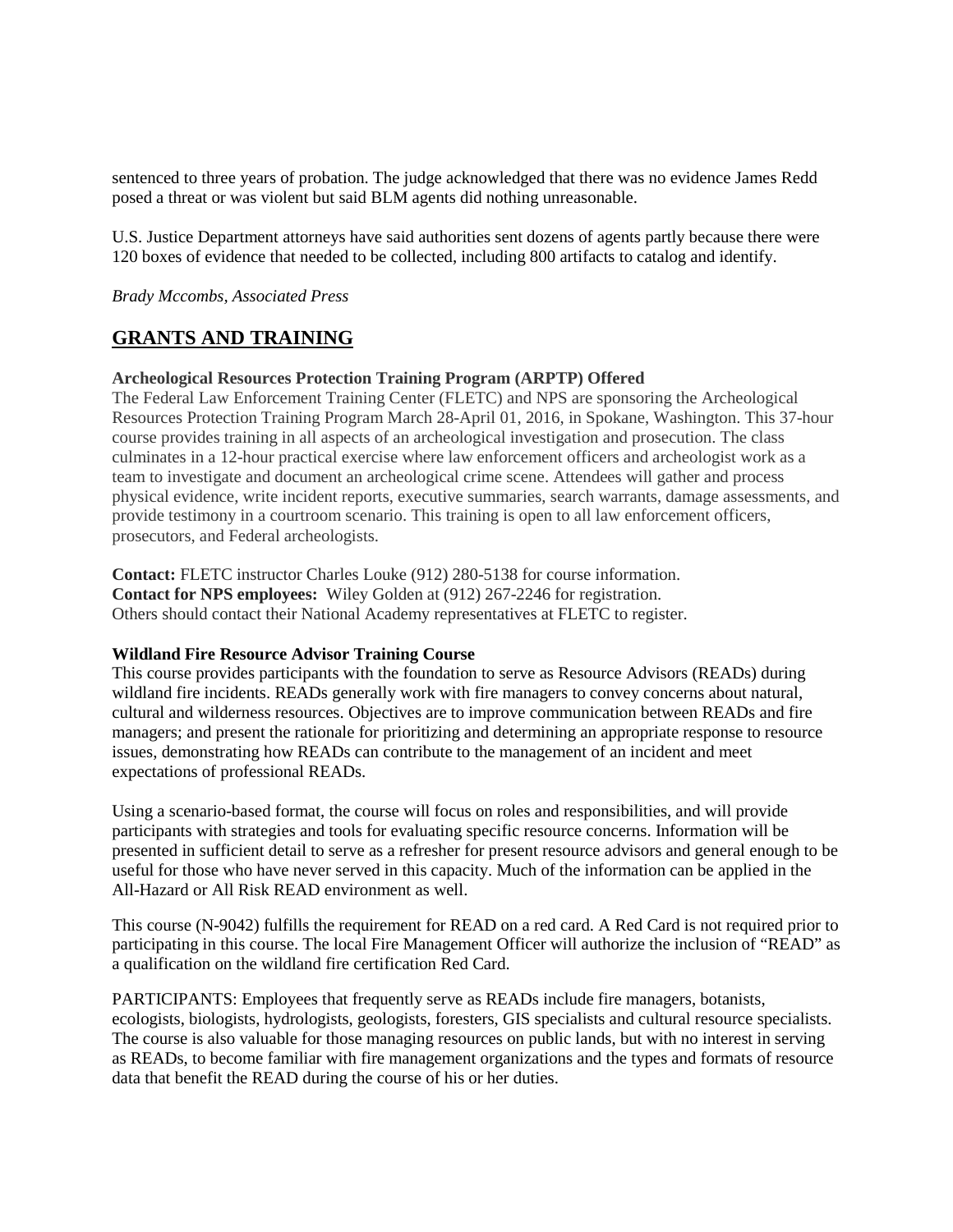While the course has no tuition fee, the participant's home unit must cover travel expenses.

The course will be held May 3, 4 and 5, 2016, at The Redwoods conference room in Wawona, CA. Directions and logistics information will be provided upon selection for the course. The course will begin promptly at 0800 and will continue until 1700.

Deadline for applications: April 29, 2016.

**Contact:** Jun Kinoshita, (jun\_r\_kinoshita@nps.gov) or phone at (209) 379-1317 to submit nominations or questions.

## **National Park Service's 2016 Archeological Prospection Workshop**

The NPS 2016 workshop on archeological prospection techniques, *Current Archeological Prospection Advances for Non-destructive Investigations of Fort Gadsden, a War of 1812 Fort and Fight* will be held May 16--20, 2016, at the War of 1812 Fort Gadsden site in Apalachicola National Forest, Franklin County, Florida.

The site consists of two successive forts. The first was built by the British during the War of 1812. It occupied a strategic spot along the Apalachicola River. On July 27, 1816, U.S. Navy forces bombarded the fort hitting the ammunition shed inside the fort. The resulting explosion killed more than 300 African Americans holding the fort. In 1818, a second fort was built under the direction of Major General Andrew Jackson. The fort remained in use until 1821 when Florida became a U.S. Territory.

The lectures will be at the Southeast Archeological Center in Tallahassee, Florida. The field exercises will take place at the Fort Gadsden site. Lodging will be in Tallahassee, Florida at a motel to be determined.

**Contact:** Steven L. DeVore, Archeologist, NPS Midwest Archeological Center, Federal Building, Room 474, 100 Centennial Mall North, Lincoln, Nebraska 68508-3873: tel: (402) 437-5392, ext. 141.

## **SLIGHTLY OFF TOPIC: 9 Tips for Preserving Important Sacred Sites**

*By Jonathan Bailey, Indian Country Today*

As a child I would climb in the back of a pickup truck that took me to a house nestled between walls of cheat grass and Russian thistle. There the man was, with the blue eyes that overstepped the frame of his weathered face. He had always brought something, placed it in my palm, and sent it back in the pockets of my second-hand jeans. He was a flint-knapper, regularly sending me home with his world-class projectile points that he had crafted from the rows of hammer stones and antler fragments that lined his driveway, or given me stones that I had never seen within the deserts of Utah.

This day, he limped to the closet tucked in the narrow hallway of his mobile home, and pulled a thin fragment of paper from the pocket of his denim jacket. It was an illustration of ancient paintings, or pictographs, with the date 1934 scrawled into the margins. He exhaled as I looked over the image, admitting that he had never known the artist, nor had he ever been able to rediscover the images. It was, he claimed, something he had always wanted to believe was real. He knew that, at his age, he would never walk up to the cliff wall adorned with those paintings, but he wanted, for one time in his life, to know that the masterpiece was more than legend.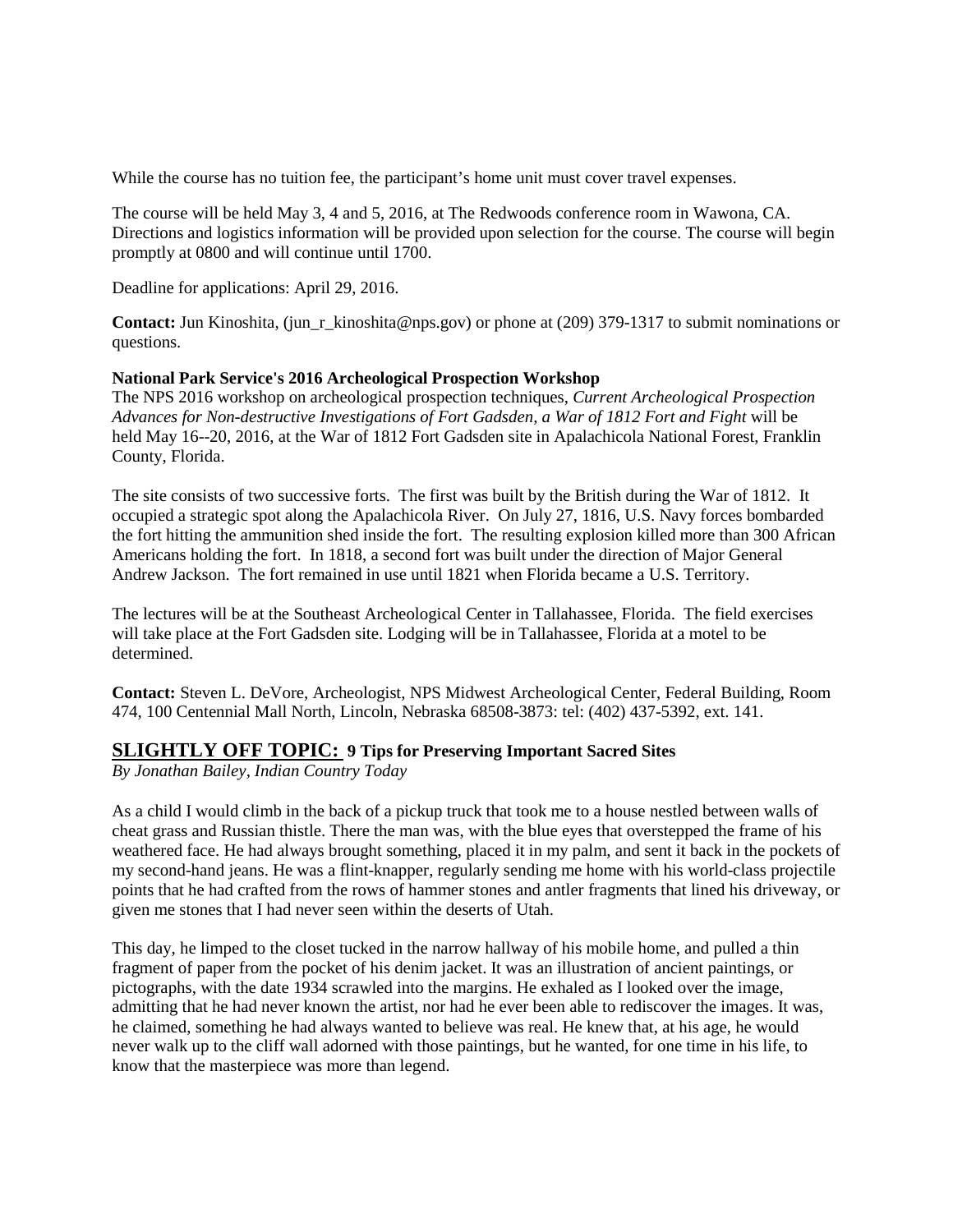

In five years, the panel found its way to me, tucked in an alcove overlooking tilted layers of Navajo and Wingate sandstone. They were of the Barrier Canyon Style tradition, dating back some 3,000 years ago, struck in blood-red ochre as brilliant as the day they were painted. In the corners, I looked into the eyes of the shadows—the apparitions—conceived with ovular eye sockets devoid of pigment, outlined in repetition to enhance the effect. Here, in this place, one could know anything. Hear everything. Stories were mirrored through canyon walls, echoed into the ears of the one who kneel at his feet. Words were carried from canyon walls a half-mile away, an unusual acoustical phenomenon that whispered the distant language of this landscape back to you. You would know of anyone or anything that entered this canyon long before it knew of you.

On the floor of the alcove, several figures were painted in a salmon hue, post-dating the other imagery by a couple thousand years, originating from an individual around the 10th century. I would have stayed longer had I known it would be the last time I would see these sacred images whole. Complete. I called the man that night, unaware that several of the paintings that I saw that day would vanish indefinitely.

It first came in the form of a casual conversation. I was told that the site had been located by someone who had reported it to a guidebook author. The location of the sensitive site was now publicly accessible. Little by little, the people came.

A year or two later, I revisited the site. As I approached the alcove, my heart dropped. "EFRA" was now carved in large, bulky letters over the delicate wings of a painted bird. I placed my feet in the alcove, realizing the full extent of the damage. The floor mural was almost entirely absent. Stolen. The entire chapel, desecrated.

This was the beginning. Now, sites are plundered by the masses. In Utah, there has been a thousand percent increase in cases of vandalism and looting. I have seen the bones of children torn apart with ATV tracks molded over their skulls. This is a plea. We need the enforcement of antiquity laws, educated citizens, good stewards, and land management that grows with the increasing issues of location disclosure and recognizes the cumulative impacts of their decisions, such as increasing access to sensitive and sacred sites. I do not view these places, or these lands, as "public lands," as I do not believe that they are ours to dispose of. We are caretakers—stewards. These places are painted and carved into the hearts and minds of so many. It is my fundamental belief that this past deserves a future.